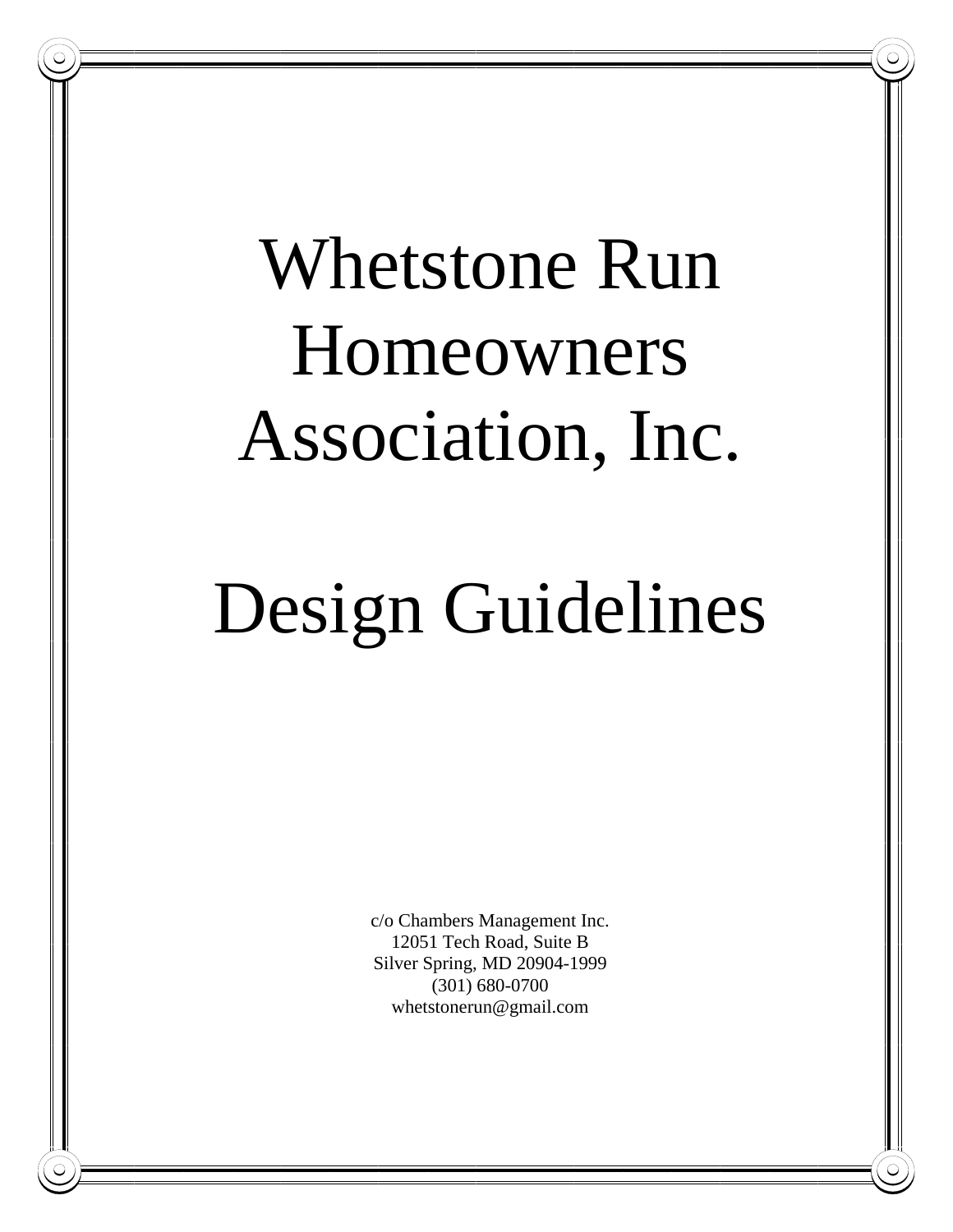# **WHESTONE RUN HOMEOWNERS ASSOCIATION, INC.**

# **GUIDELINES AND OBJECTIVES OF THE ALTERATION STANDARDS AND USE COVENANTS**

This document's overall objective is to serve as a guide to aid members of the Covenants Committee (the "Committee") and homeowners and residents in maintaining and enhancing Whetstone Run's carefully designed environment. The guidelines described in this booklet address improvements for which homeowners most commonly submit applications to the Committee. They are not intended to be all-inclusive or exclusive, but rather serve as a guide to what may be done. The specific objectives of this document are:

- 1. To increase residents' awareness and understanding of the alteration standards and use covenants.
- 2. To describe the organizations and procedures involved with the alteration standards established by the Committee.
- 3. To illustrate design principles, which will aid homeowners and residents in developing exterior improvements that are in harmony with the immediate neighborhood and the community as a whole.
- 4. To assist residents in preparing an acceptable application to the Committee.
- 5. To provide uniform guidelines to be used by the Committee in reviewing applications.

# **THE AUTHORITY**

The basic authority for maintaining the quality of design in Whetstone Run is found in the Declaration, which is a part of the deed to every property in Whetstone Run. The intent of the enforcement is to assure homeowners and residents that the standards of design quality will be maintained. This, in turn, protects property values and enhances the community's overall environment. Every Whetstone Run property owner should have received a copy of the Declaration at settlement. All too frequently the homeowner does not read this information. Since these Covenants "run with the land," they are binding on all property owners whether or not they have been read. They should be periodically reviewed and fully understood. The Declaration established both the Whetstone Run Homeowners Association and the Committee.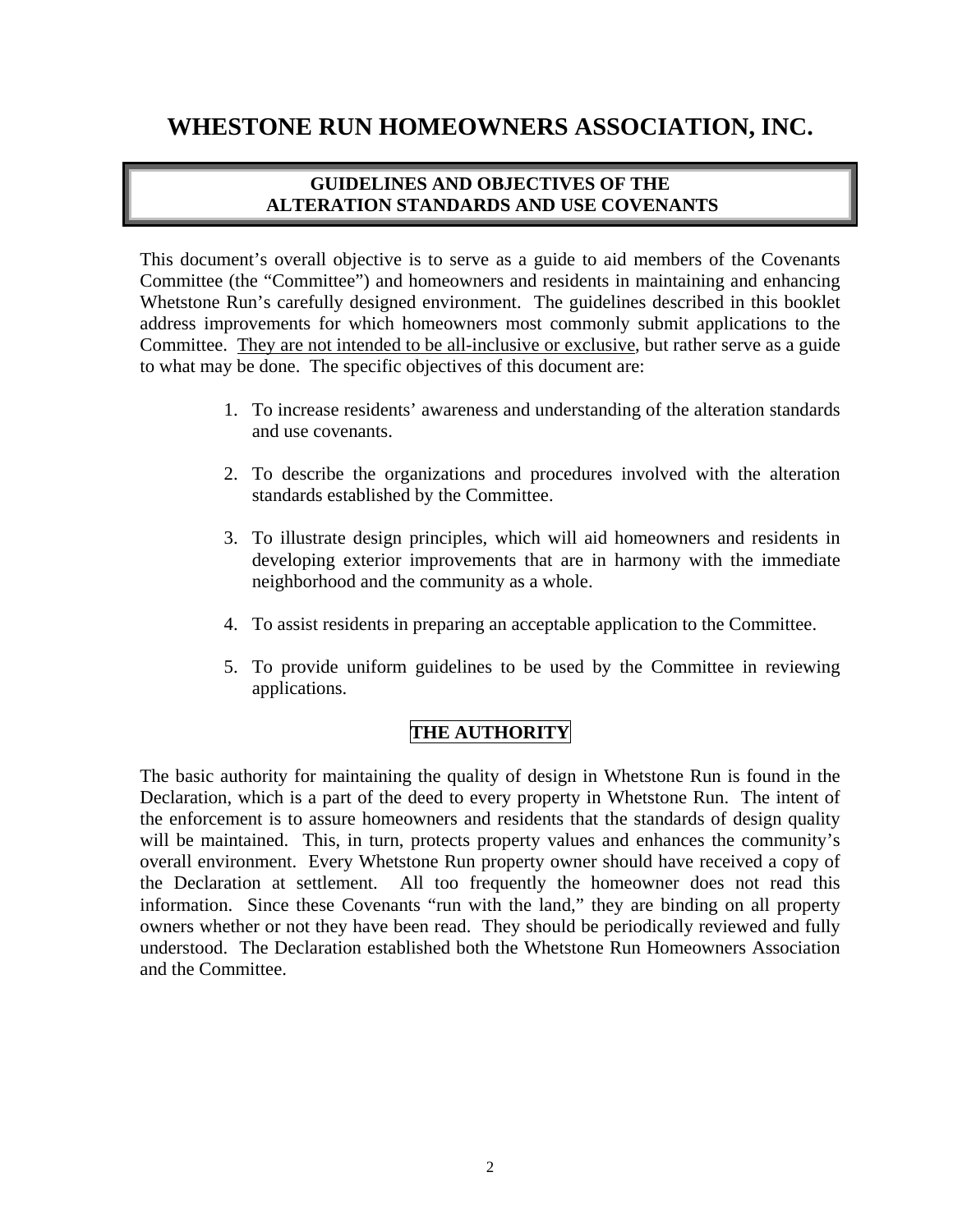# **WHAT CHANGES MUST HAVE COMMITTEE APPROVAL?**

Article 6 of the Declaration states what alterations require the approval of the Committee. This Section explicitly states that the Committee must approve any change, permanent or temporary, to the exterior appearance of one's property. Further, once a plan is approved it must be followed or the Committee must approve any subsequent change or modification.

It is important to understand that Committee approval is not limited to major alterations such as adding a room or deck to a house, but includes such items as changes in color and materials, etc. Approval is also required when an existing item is to be removed.

Each application is reviewed on an individual basis. There are no "automatic" approvals, unless provided for specifically in these Guidelines. A homeowner who wishes to construct a deck identical to one already approved by the Committee is still required to submit an appropriate application.

The exceptions to this rule are as follows: (a) a property owner need not obtain approval for new or restored improvements to its Lot which (to the extent permitted by applicable law) replace or substitute for, and are substantially similar to, improvements damaged or destroyed by a Casualty or taken in a Taking; (b) the Developer or any Developer Entity or Builder may make any alteration without approval before the record title to the Lot is conveyed to its First Private Owner; and (c) a property owner may make any alteration to its Lot if required (and whose nature and design are specified) by applicable law or a title matter.

# **COMMITTEE REVIEW CRITERIA**

The Committee evaluates all submissions on the individual merits of the application. Besides evaluation of the particular design proposal, this includes consideration of the characteristics of the housing model and the individual site, since what may be an acceptable design of an exterior in one instance may not be for another.

Design decisions made by the Committee in reviewing applications are not based on any individual's personal opinion or tastes. Judgments of acceptable design are based on the following criteria, which represent in more specific terms the general standards of the Declaration.

- 1. Validity of Concept. The basic idea must be sound and appropriate to its surroundings.
- 2. Design Compatibility. The proposed improvement must be compatible with the architectural characteristics of the applicant's house, adjoining houses, and the neighborhood setting. Compatibility is defined as similarity in material, architectural style, quality of workmanship, color and construction details.
- 3. Impact on Neighbors. The proposed alteration should relate favorably to the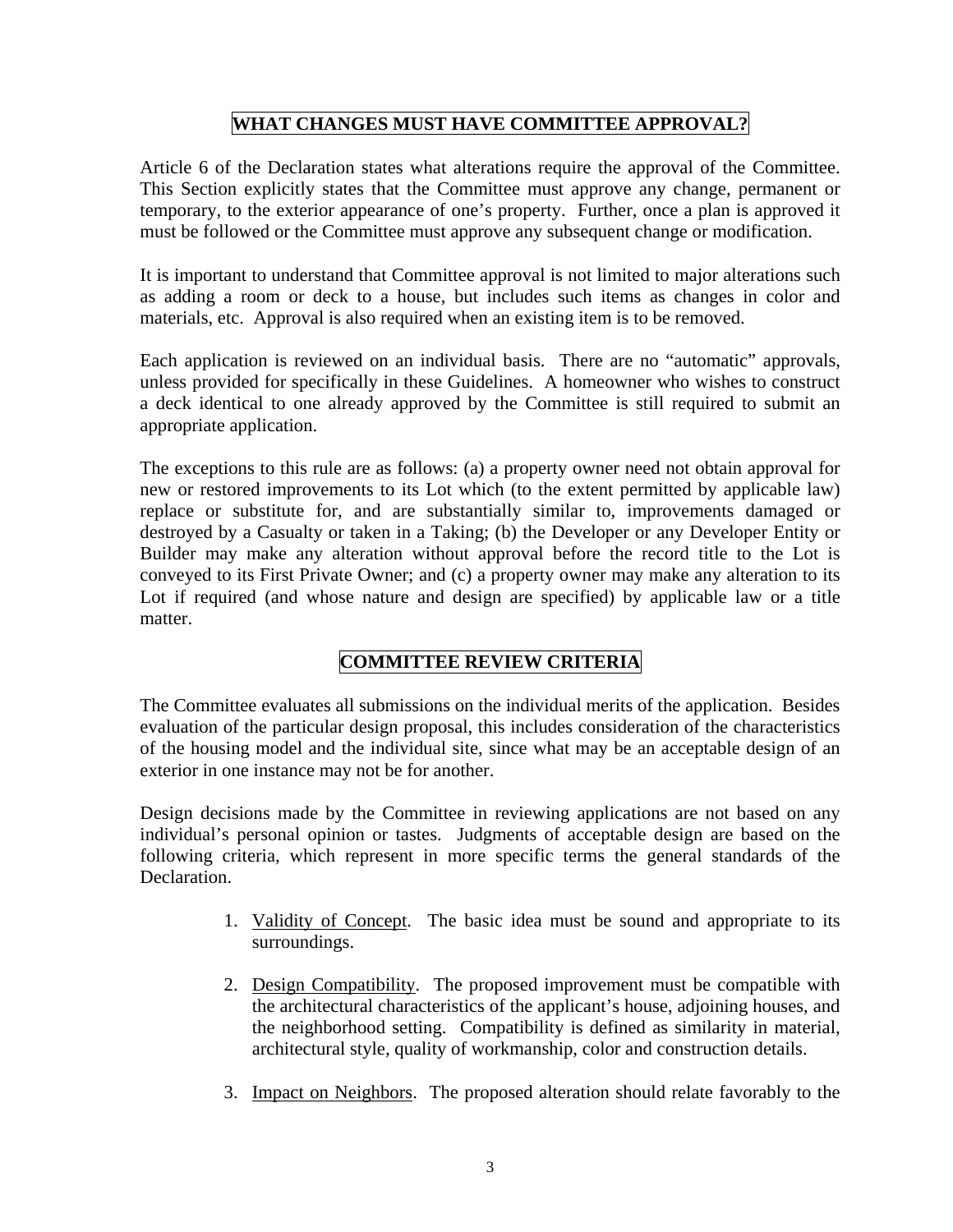landscape, the existing structure and the neighborhood. The primary concerns are access, view, sunlight, ventilation and drainage. For example, fences may obstruct views, breezes or access to neighboring property; decks or larger additions may cause unwanted shadows on an adjacent property or infringe on a neighbor's privacy.

- 4. Scale. The size (in three dimensions) of the proposed alteration should relate well to adjacent structures and its surroundings. For example, a large addition to a small house may be inappropriate.
- 5. Color. Color may be used to soften or intensify visual impact. Parts of the addition that are similar to parts of the existing house, such as roofs and trim, must match in color.
- 6. Materials. Continuity is established by use of the same or compatible materials as were used in the original house. The options may be limited somewhat by the design and materials of the original house.
- 7. Workmanship. Workmanship is another standard, which is applied to all exterior alterations upon completion. The quality of work should be equal to or better than that of the surrounding area. Poor practices, besides causing the owner problems, can be visually objectionable to others. Poor workmanship can also create safety hazards.
- 8. Timing. Alterations may be constructed or installed by the residents themselves rather than a contractor. However, projects, which remain uncompleted for long periods of time, are visually objectionable and can be a nuisance and safety hazard for neighbors and the community. All applications must include estimated start and completion dates. An alteration shall be completed within one (1) year after it begins and shall proceed continuously without delay. Cessation of construction/installation before its completion, for more than sixty (60) days, shall be evidence of an attempt to abandon it in a partially completed state and it shall be deemed a public and private nuisance.

# **APPLICATIONS**

Application forms are available from the Management Company. The application form calls for information, which will be useful in determining the scope and detail of the proposal. The same form will be used for all modifications. All applications should include as much information as possible, specifically including the following (if applicable):

A house location plan or survey is required as part of all applications. This plan is a scale drawing of your lot (site) that shows the exact dimensions of the property, adjacent properties, if applicable, and all existing improvements. Those alterations, which are subject of the Committee applications, shall be clearly marked. Contour lines are required where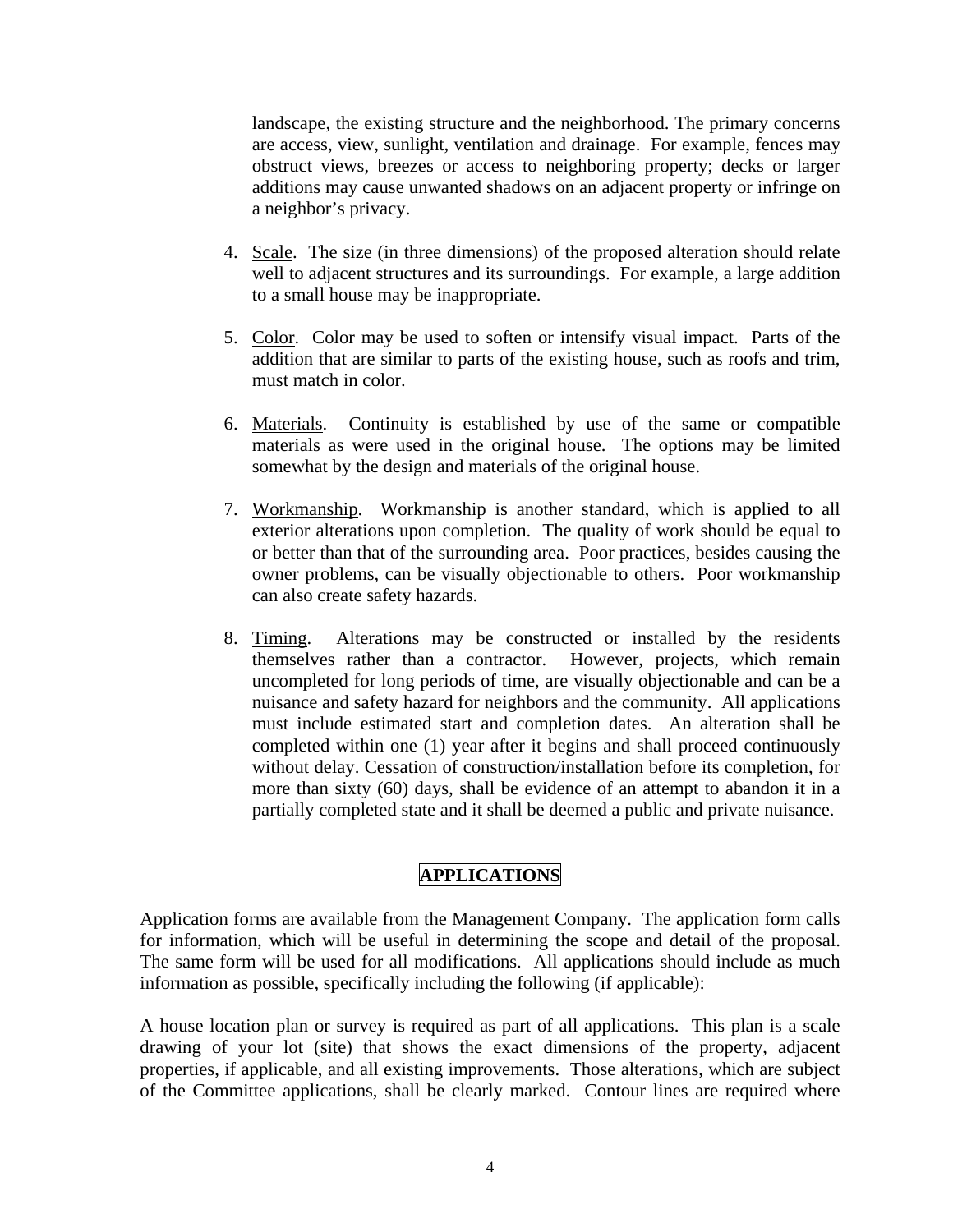drainage is a consideration. A base of a plan for applications is the plat plan provided to you when you purchased your home.

- 1. Style and specific description of materials to be used, including colors.
- 2. Dimensions of any additions, including dimensions of railings, posts, stairs, steps, benches, and other details should be provided.
- 3. List of all exterior colors on the house and appurtenant structures; including color samples of the new color to be used.
- 4. Estimated start date and estimated completion date in terms of days after start.

The applicant must sign the form. Additional signatures by affected neighbors will indicate only their awareness of the application.

# **REVIEW PROCEDURES**

Each application will be checked for completeness. If information, which is pertinent for the review of the application, is missing, the application will be returned, marked incomplete.

All information on or with the applications (sketches, landscaping, screening, etc.) will be considered as part of the proposed improvements unless explicitly noted otherwise.

Within sixty (60) business after the Committee receives an application and accompanying plans meeting the requirements of the Committee, it shall give the applicant a notice responding to the application which (a) approves it unconditionally, or (b) approves it subject to satisfaction of a condition, or (c) states that the Committee requires, and identifies, additional or more detailed plans and/or other information to be submitted before the Committee is prepared to approve or disapprove the application, or (d) disapproves the application and states the grounds therefore in reasonable detail.

If the Committee fails to give the applicant the notice within the period prescribed above, the applicant may give the Association a second notice ("Deemed Approval Notice") expressly requesting that the Committee respond to the application. This notice shall (a) state in uppercase bold type that it is a **DEEMED APPROVAL NOTICE** and (b) identify the application and the plans submitted with it. Unless the Committee gives the applicant the required notice within five (5) business days after it receives the Deemed Approval Notice, it shall be deemed to have approved the application unconditionally.

It is the responsibility of adversely affected property owners and residents to make their objections known to the Committee prior to the Committee's decision. Objections will be considered during the Committee's deliberations. Objecting property owners and residents will be notified of the Committee's decision.

Within thirty (30) days after the Committee makes the formal decision, any property owner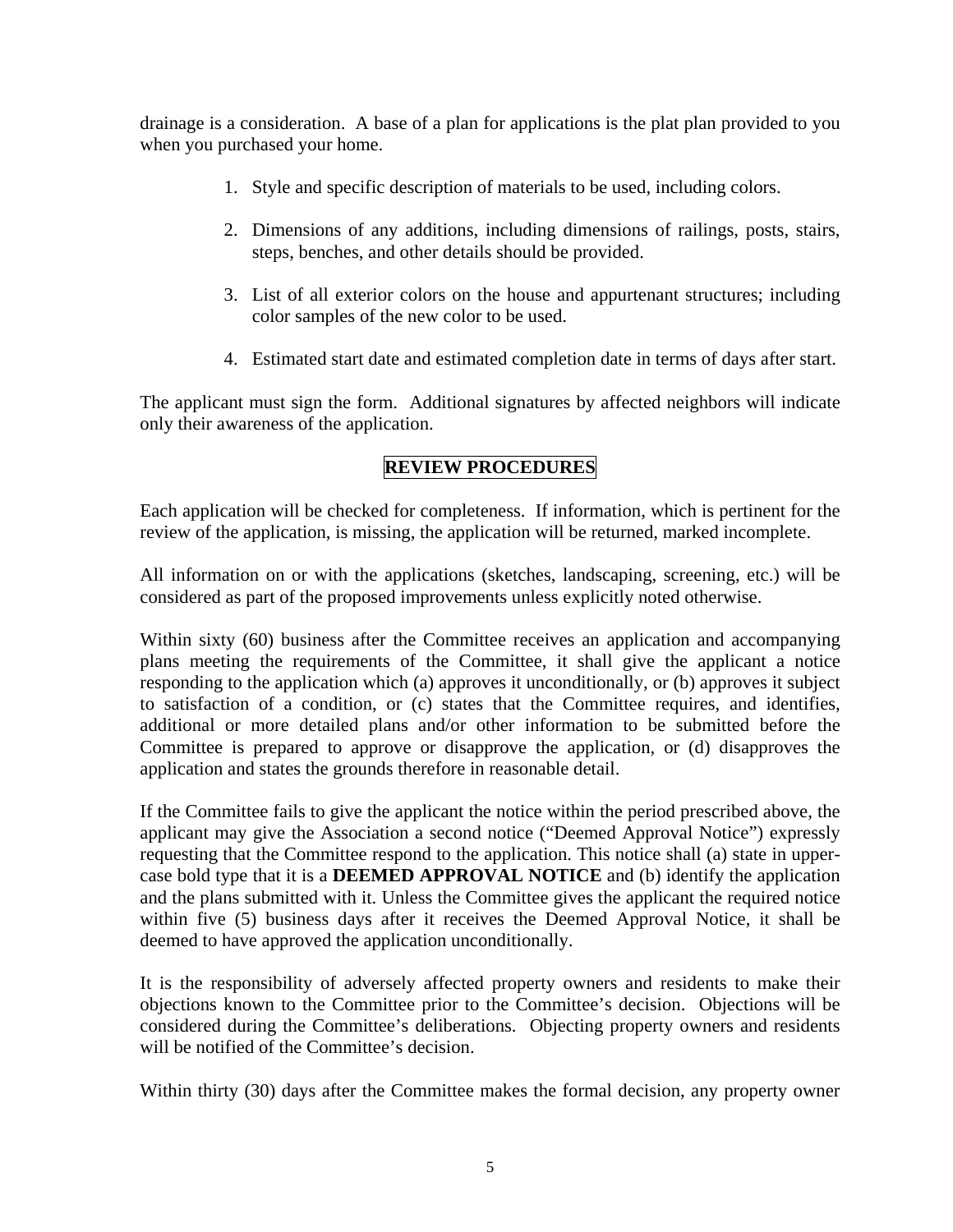may appeal it to the Board of Directors by giving express Notice to the Association, the chairperson of the Board, the Committee and all applicants, stating with particularity the grounds for the decision. The Board shall, at a Board Meeting held within thirty (30) days after its chairperson receives the appeal Notice, and after permitting testimony by and evidence from the Association, the Committee, appellant and each applicant, make a formal, written decision on the appeal which either (a) affirms the Committee decision, with or without modification, or (b) reverses it, with or without remanding it to the Committee for further action. Unless the Board reverses or modifies the Committee decision within the 30 day period, it shall be final and not further appealable. When the Board makes the decision, it shall promptly give a copy to the Committee, appellant and each applicant.

### **ENFORCEMENT PROCEDURES**

The Declaration requires the Board to ensure compliance of all Lots with the Association architectural standards by all property owners. The Board has adopted the following enforcement procedures; all violations will be confirmed by a site visit by the Committee and/or a member of the Board or the Management Agent.

- 1. An attempt will be made to contact the resident in violation.
- 2. If, within three (3) working days, no contact has been made, a violation notice will be sent by certified mail.
- 3. If the violation is not resolved within fifteen (15) calendar days after the written notice, a notice will be sent by certified mail informing the resident of the time and place of a hearing by the Board concerning the violation.
- 4. If the Board cannot resolve the violation, appropriate action will be initiated. The action may include, but not be limited to the levying of a monetary charge, Board initiated enforcement to be billed to the property owner, and/or legal action.

Please review Article 7, Use Restrictions, of the Declaration regarding permitted uses within Whetstone Run. The following items are a sampling of the more common alterations or use issues that are found in a homeowners association community. All homeowners are required to abide by the governing documents of the association, so a careful review and full compliance with Article 7 of the Declaration is warranted.

# **FENCES**

#### **General Fencing Guidelines**

Fence means a freestanding fence, wall, trellis, gate or other improvements made of masonry, stone, wood, wire, plastic or other nonliving material, or hedge, designed or configured to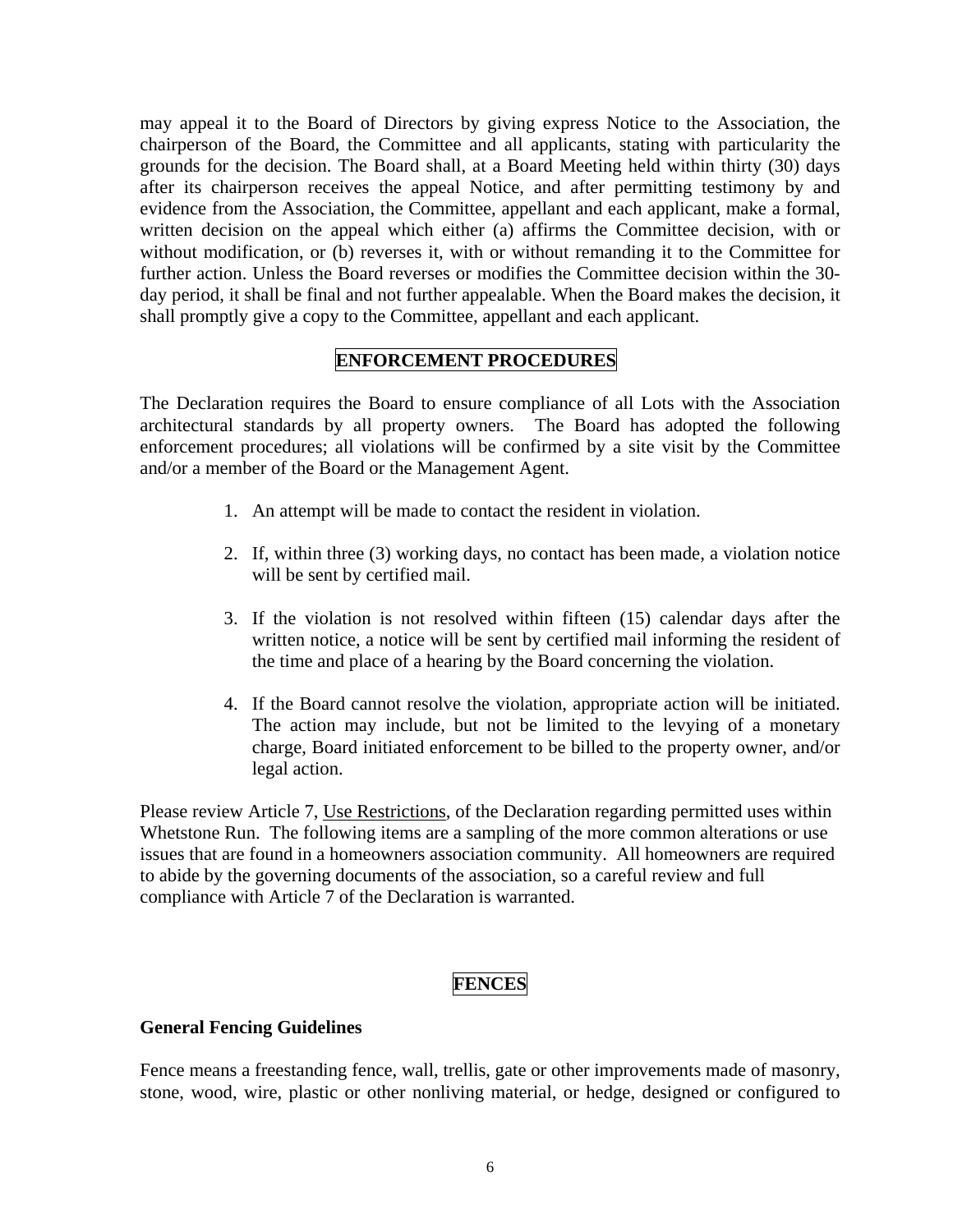provide a visual or physical barrier. Fencing is used to separate property, provide security and visual privacy, or architecturally define space. In achieving any one of these goals, a barrier is created which has both visual and physical impact on the boundaries or common land and properties of adjacent homeowners. Careful consideration should be given to the basic fencing concept and the manner in which the concept is executed.

Fencing should be restricted to rear yard locations. Particular attention should be given to the amount of adjacent open space and the height and compatibility of materials and color with the existing house and other houses in the immediate vicinity.

Fence height should not be greater than is necessary for its intended use since fencing can have a significant impact on adjoining properties. No fence shall be more than six feet (6') in height. Fencing should relate to the principle architectural feature of the house in design, location and the way in which it connects to the existing house.

Front yard fences (or fences which appear to be in a neighbor's front yard due to lot configurations) will not be allowed.

Gates should be compatible to fencing in design, material, height, and color.

Chain link fencing is not allowed.

Fencing which is finished on one side only must be constructed with the finished side facing out.

Fencing should never visually compete with or dominate a house.

Fencing should respect open space frontage.

# **Fence Type**

Fencing should be compatible with the applicant's house, but it should also be appropriate for its intended purpose. For example, a "privacy fence" has different design considerations than a fence, which is used to define property boundaries. Listed below are suggestions, which may be helpful in selecting a fence style:

- 1. Property Separation. Where the homeowner's goal is property separation but not privacy, an "open" fence is appropriate. Open fences provide visual definition of property boundaries without obstructing views but should only be used where necessary
- 2. Security. Many homeowners wish to restrict children or pets to or from their property. Security fences where privacy is not a factor can be the "open" type. Property line fences should not be counted on to provide security for dogs.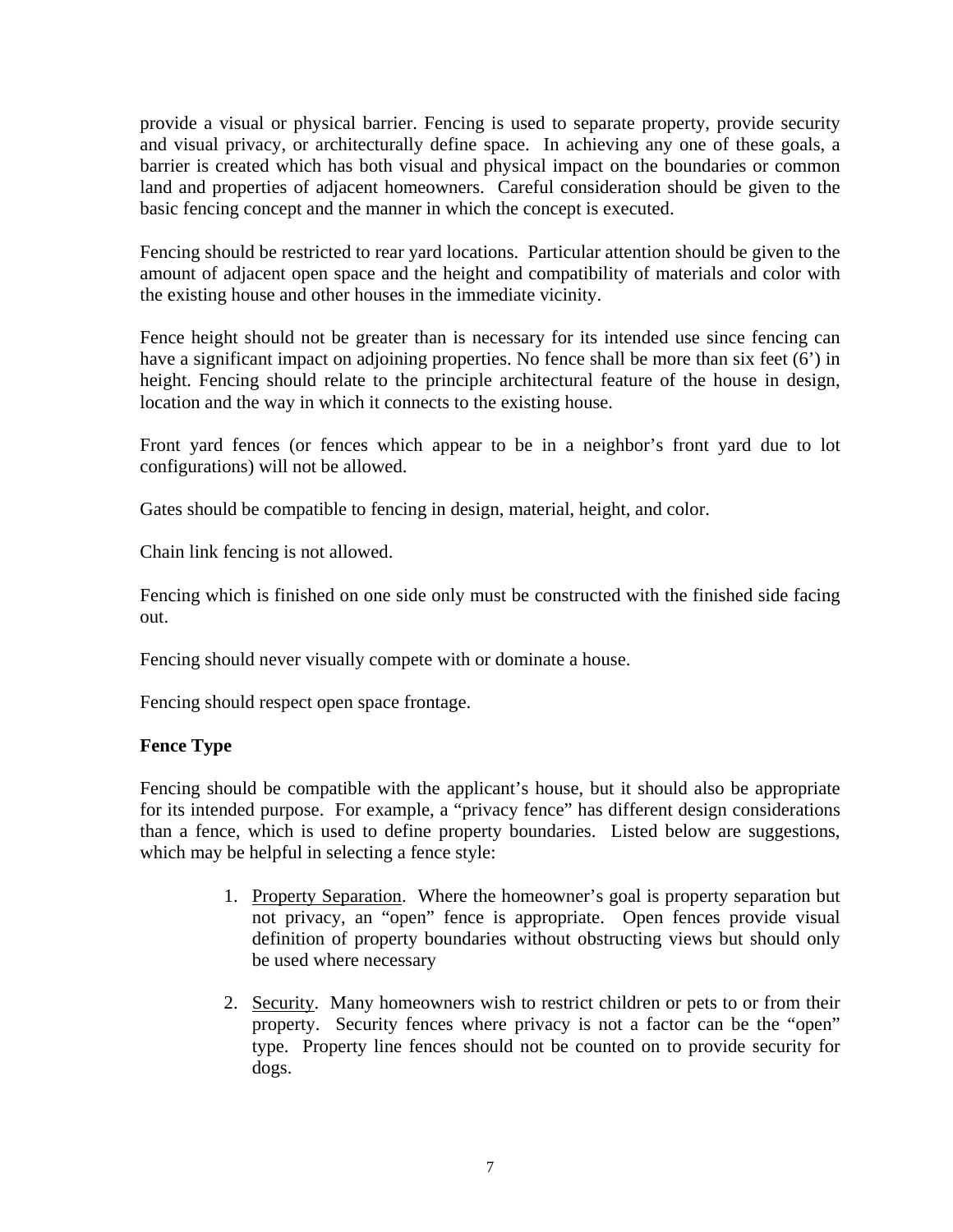3. Privacy. While fencing can be used to create private outdoor spaces, homeowners should also consider ventilation. A spaced board fence is "semiopen" and allows natural ventilation while affording varying degrees of privacy depending on the size of the boards and spaces between them. More privacy may be obtained, while still allowing ventilation, by the use of a board-on-board fence.

# **STORAGE SHEDS**

An inconsiderately placed or poorly designed shed can visually and functionally negate an otherwise desirable residential area. Therefore, it is important to remember in choosing and locating a shed that there are needs other than storage that must be considered.

Storage sheds must be placed in the rear of the home. The storage shed must be designed to appear as part of the house/fence theme and may be part of a deck or patio.

The storage shed must be designed to respect the "visual rights" and aesthetic interest of neighboring properties.

Materials used to finish the storage shed must be identical or compatible with the exterior finish of the house. If house siding or finishing materials are difficult to obtain, the shed may be of wood and painted to match the color of the house or any attached fencing. If the shed is built or installed below a deck that is elevated eight (8) feet or less it must be compatible with the surroundings. Roofing should be the type and color of the roofing material (shingles, etc.) already used on the house, if not built below an elevated deck. The highest point of a stand-alone shed must not exceed six (6) feet in height.

# **DETACHED GREENHOUSES & DETACHED SOLAR COLLECTORS**

Detached greenhouses and solar collector panels will be reviewed on a case-by-case criterion, under the same criteria as storage sheds with consideration for the special requirements of sun orientation. (Attached greenhouses will be reviewed as room additions with special attention given to visibility of interior activities.)

# **PATIOS AND DECKS**

#### **Patio and Deck Location**

Patios or decks should be located in rear yards. All decks and patios over eight (8) inches above grade will be treated as "attached decks."

When patio or deck schemes include other exterior changes, such as fencing, lights, plantings, etc., other appropriate sections of these Guidelines should be consulted prior to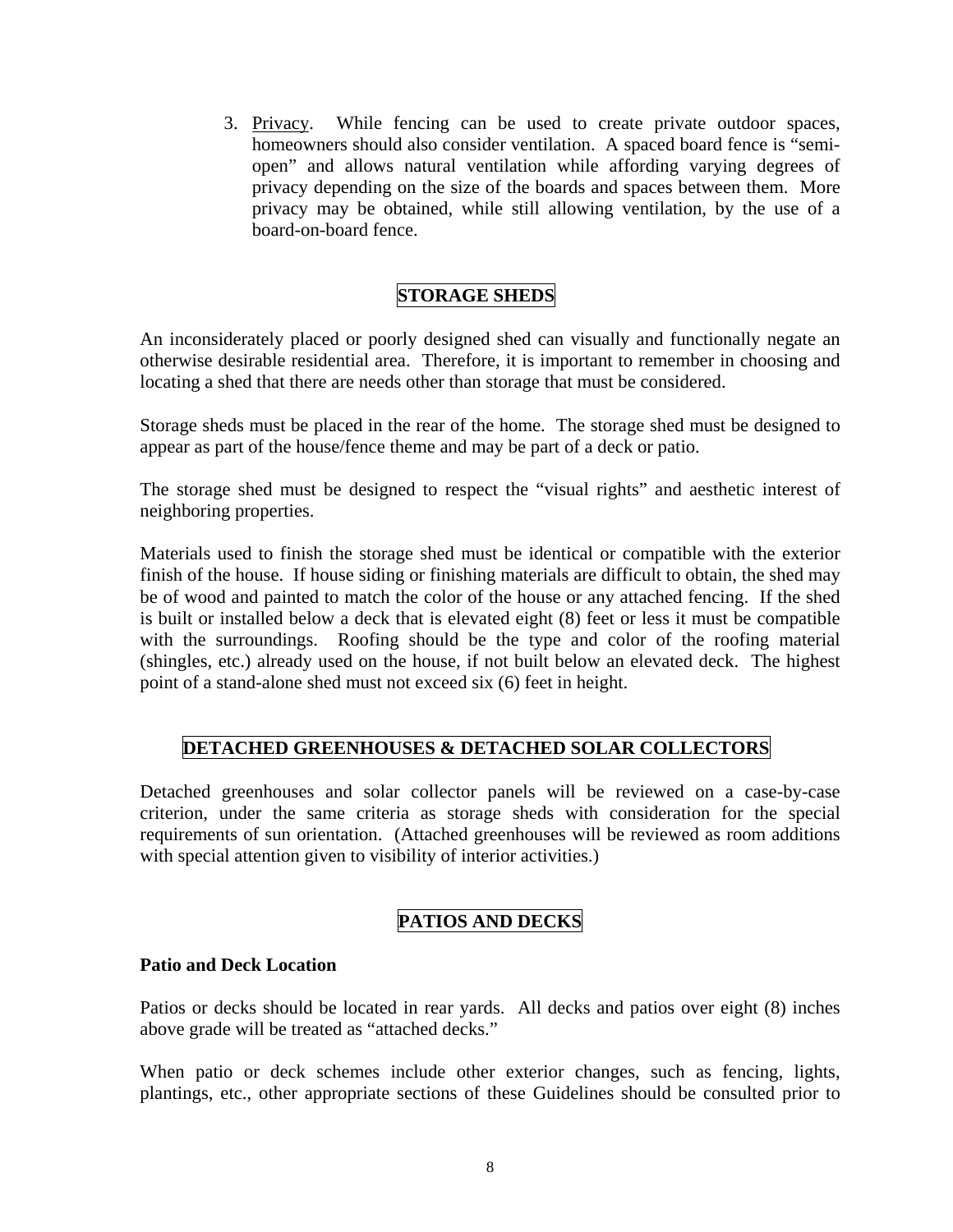application.

# **Patio & Deck Construction**

Patios may be constructed of poured concrete, brick, stone or commercial paver tiles. Proper workmanship to ensure solid construction and attractive appearance is required. Wood decks will be constructed of pressure-treated lumber, #2 southern pine or better. Wood decks may be treated with a clear or light wood tone preservative sealer.

#### **Under-deck Storage**

Raised decks include an under-deck area, which has a visual impact on neighbors in the surrounding area. Storage should be maintained so as to present a neat, uncluttered appearance. Special under-deck storage screening or landscaping is required and must be approved by the Committee.

## **Drainage**

If changes in grade or other conditions, which will affect drainage, are anticipated, they must be indicated. Any adverse drainage, which results from the construction of a deck or patio, must be considered and remedied by the responsible property owner.

In all cases in which a patio or deck is contemplated, serious consideration should be given to making ground level surfaces of porous material or to provide mulched beds to offset additional impervious deck or patio area. The Committee will require details as to what drainage consideration have been taken, especially when large areas are involved

# **RECREATION AND PLAY EQUIPMENT**

All recreation and play equipment must be placed in rear yards. Any recreation or play equipment that is not permanently installed can be placed without permission from the Committee. Any equipment that is permanently installed needs approval from the Committee. Screening may be required to minimize any visual impact on neighboring homes.

Portable basketball backboards may be placed in the driveway while in use and must either be stored in the rear of the house or stored out of sight (i.e., inside a garage) when not in use. Basketball backboards, which are permanently installed or attached to homes, are prohibited.

# **SWIMMING POOLS AND WATER AREAS**

Requests for swimming pool or other water area construction will be reviewed on a case by case basis.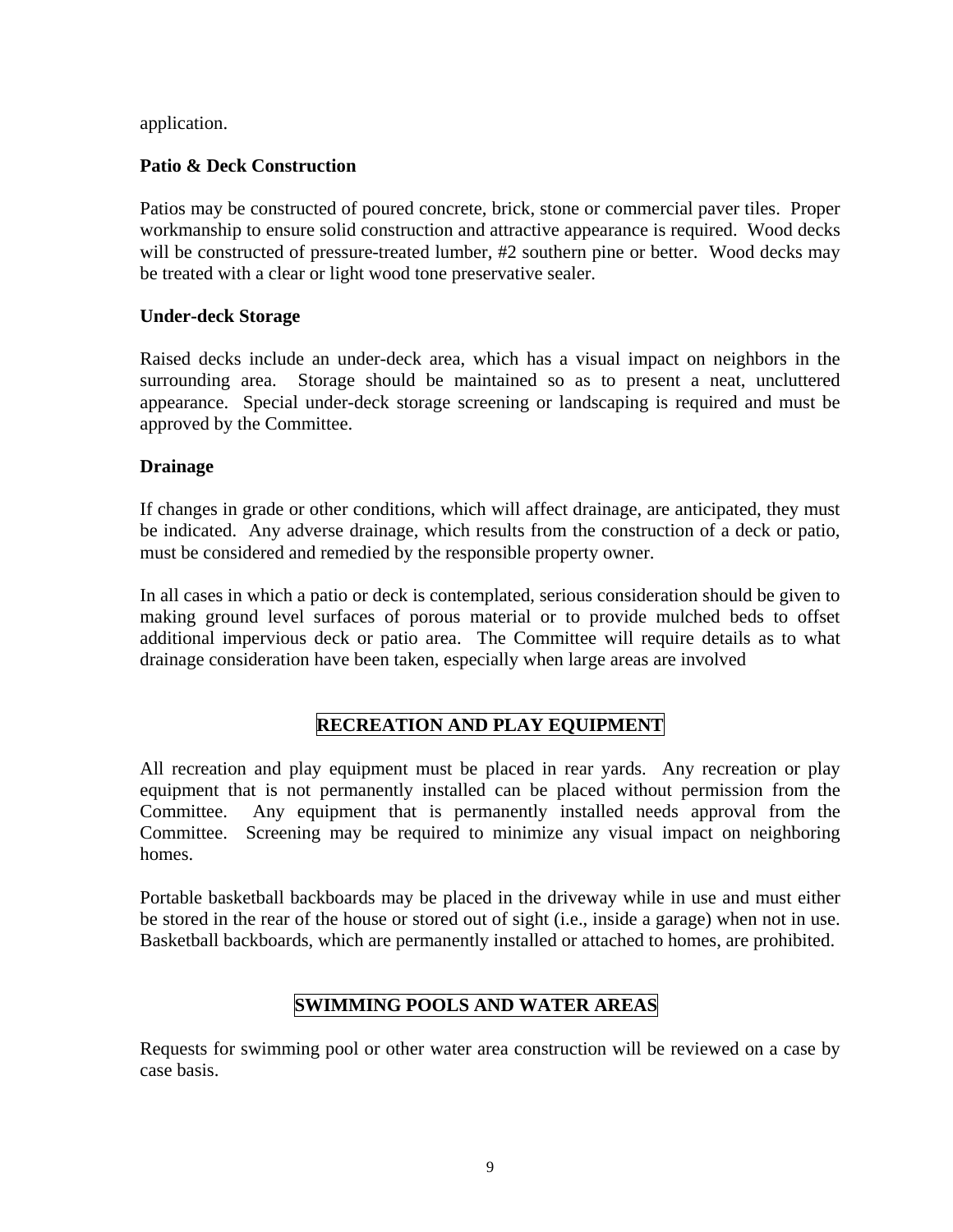# **MAJOR EXTERIOR ALTERATIONS**

Major alterations are considered to be those, which substantially alter the existing, structure either by subtraction and/or addition. The proposed structure must be compatible with the original structure and in keeping with the existing lot size.

Major building alterations include, but are not limited to, construction of driveways, garages, porches, greenhouses, rooms, fireplaces, chimneys, other additions to a home, etc. However, other site changes such as driveway modifications are also included.

The design of major alterations should be compatible in scale, materials and color with the applicant's house and adjacent homes.

The location of major alterations should not impair the views, or amount of sunlight and natural ventilation on adjacent properties.

New windows and doors should match the type used in the applicant's house and should be located in a manner, which will relate well to the location of exterior openings in the existing house.

If changes in grade or other conditions, which will affect drainage, are anticipated, they must be indicated. During construction, materials must be stored so that impairment of views from neighboring properties is minimized. Excess material should be immediately removed after completion of construction.

No debris may be allowed to accumulate during construction.

# **EXTERIOR DECORATIVE OBJECTS**

#### **Seasonal Decorations**

Seasonal holiday decorations are allowed and do not require the advance approval of the Committee. However, they must be removed within 30 days after the end of the holiday.

#### **Non-seasonal Decorations**

All non-seasonal yard decorative objects larger than two (2) feet wide by two (2) feet long by three (3) feet high such as fountains, sculptures, figurines, statues, etc. require Committee approval unless these objects are screened by fencing. Flower boxes, planters and wind chimes that are standard shapes and sizes do not require approval. If the use of any outside decorative object(s) is deemed to be excessive, unsightly, or offensive, the Committee has the authority to have the owner remove the unacceptable item(s). Prior to initiating steps to remove any decorative items, the Committee must consult with the property owner, Board and adjacent neighbors.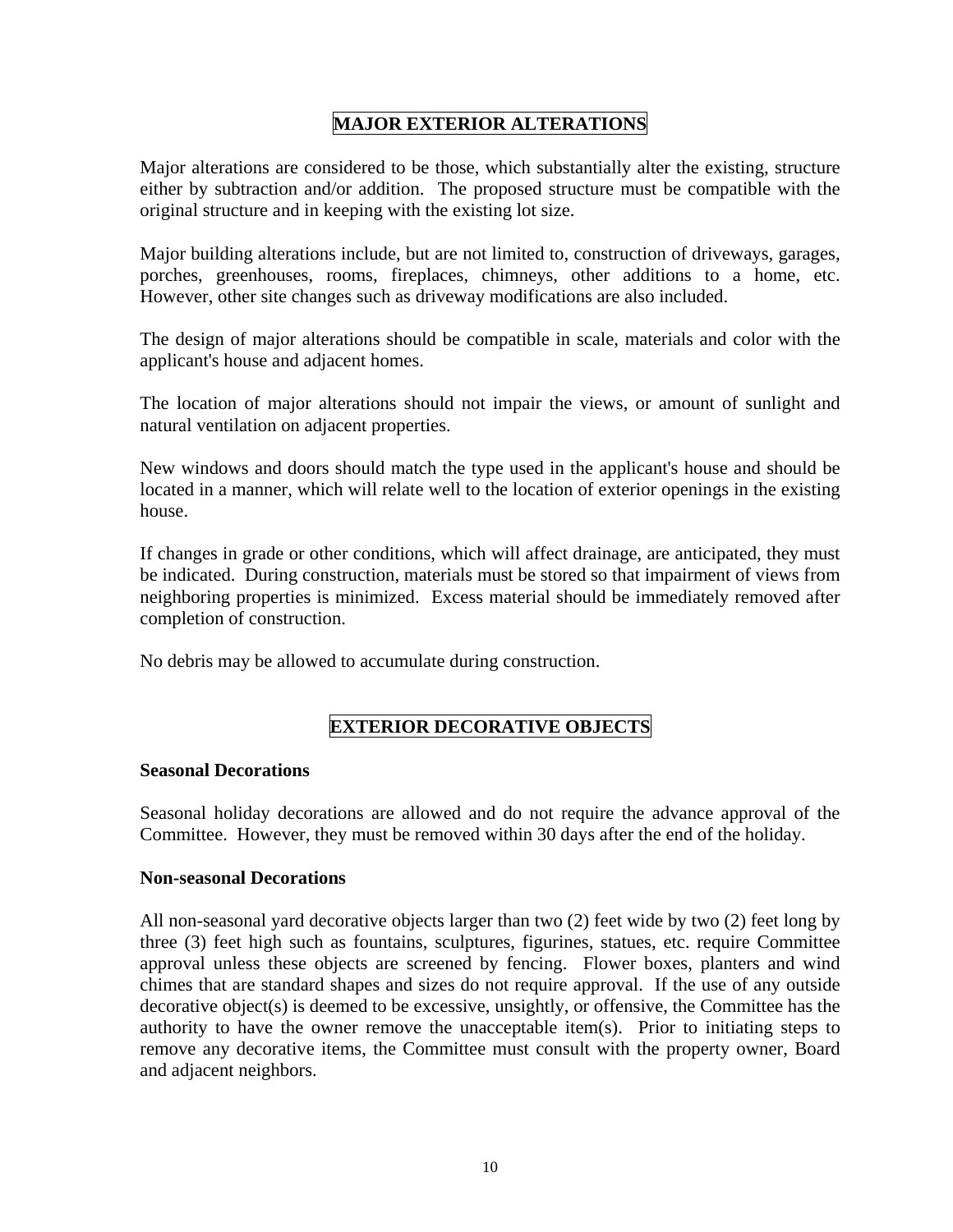# **EXTERIOR LIGHTING & INSECT TRAPS**

No exterior lighting shall be directed outside the applicant's property. Lighting which is a part of the original structure must not be altered without Committee approval. Light fixtures, which are proposed in place of the original fixtures, must be compatible in style and scale with the applicant's house. Low wattage path or garden lights are acceptable, however any associated wiring must be concealed out of the site of public view.

Electric insect traps are not allowed.

# **ANTENNAS & SATELLITE DISHES**

Subject to prior review and approval by the Committee, owners may install certain antennas or satellite dishes for the purpose of receiving Audio and/or Video Programming:

- 1. A "dish A" antenna that is one meter (39 inches) or less in diameter (Direct Broadcast Satellite).
- 2. TVBS-Television Broadcast Stations.
- 3. Antenna one meter or less in diameter or diagonal measurement and designed to receive video programming service via MMDS.

Masts higher than six (6) feet will not be permitted.

Antennas should be installed in the least obtrusive location along the gutter line to the roof peak. Where possible, antennas should be located on the side of the roof least visible from the street. The satellite dish should be located as unobtrusively as possible on the property that still provides a quality signal. Screening, such as shrubs, is required where possible.

Owners are required to comply with all safety restrictions as outlined by federal, state and local requirements including, but not limited to, fire, electrical and FCC codes. All antennas must be installed as required by the manufacturer and must be properly grounded.

# **FIREPLACES**

The addition of a fireplace to a home requires Committee approval. Gas fireplaces are allowed as long as they are vented to the outside and require Committee approval. The section on Major Exterior Alterations covers fireplaces. Standard wood burning fireplaces will be allowed so long as chimneys are compatible with the basic structure of the home. Location should be in such a manner as to minimize visual impact.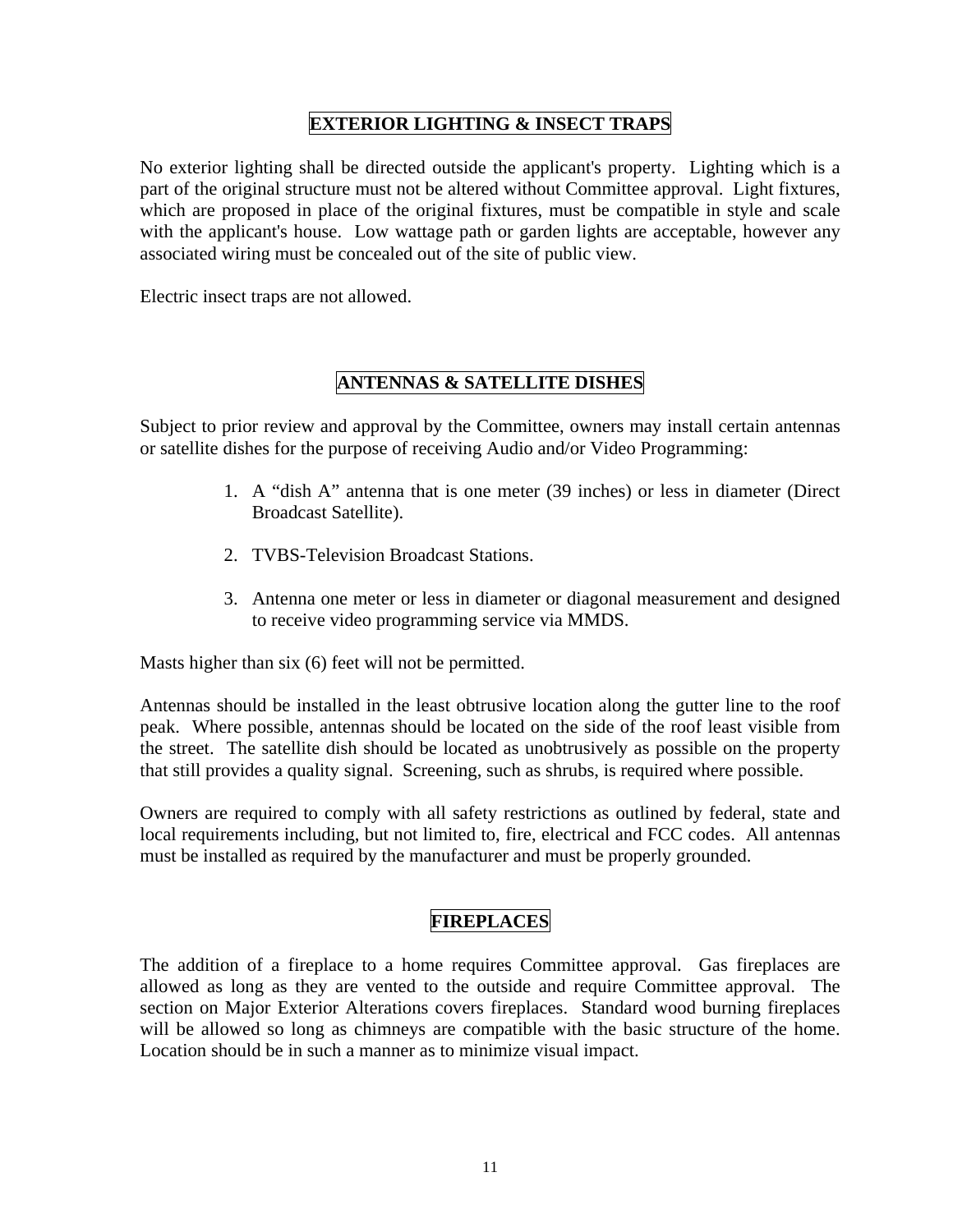# **CHIMNEYS AND METAL FLUES**

If a property owner chooses to add a fireplace to his home, chimneys must be consistent with the original structure of the house.

## **DOG HOUSES AND RUNS**

Doghouses must be compatible with the applicant's house in color and must be located in the rear yard of the house. The same criteria applies to doghouses as to storage sheds. Dog runs are prohibited.

#### **EXTERIOR PAINTING**

Color changes apply not only to the house siding, but also to the doors, shutters, trim, roofing, and other appurtenant structures. Change of exterior color should be in conformance existing neighborhood colors. Repainting or staining a specific object to match its original color need not be submitted.

# **FLAGPOLES**

Flagpoles will be allowed on a case by case basis.

# **GRILLS**

All grills should be placed in the rear of the house.

# **COMPOST PILES**

Compost piles will not be allowed.

#### **VEHICLES**

No inoperable vehicle shall be parked or stored in Whetstone Run. No vehicle shall be constructed, restored or repaired within Whetstone Run other than minor repairs such as oil, filter, battery, belt, wiper, light and tire changes, or emergency repairs which cannot reasonably be performed elsewhere.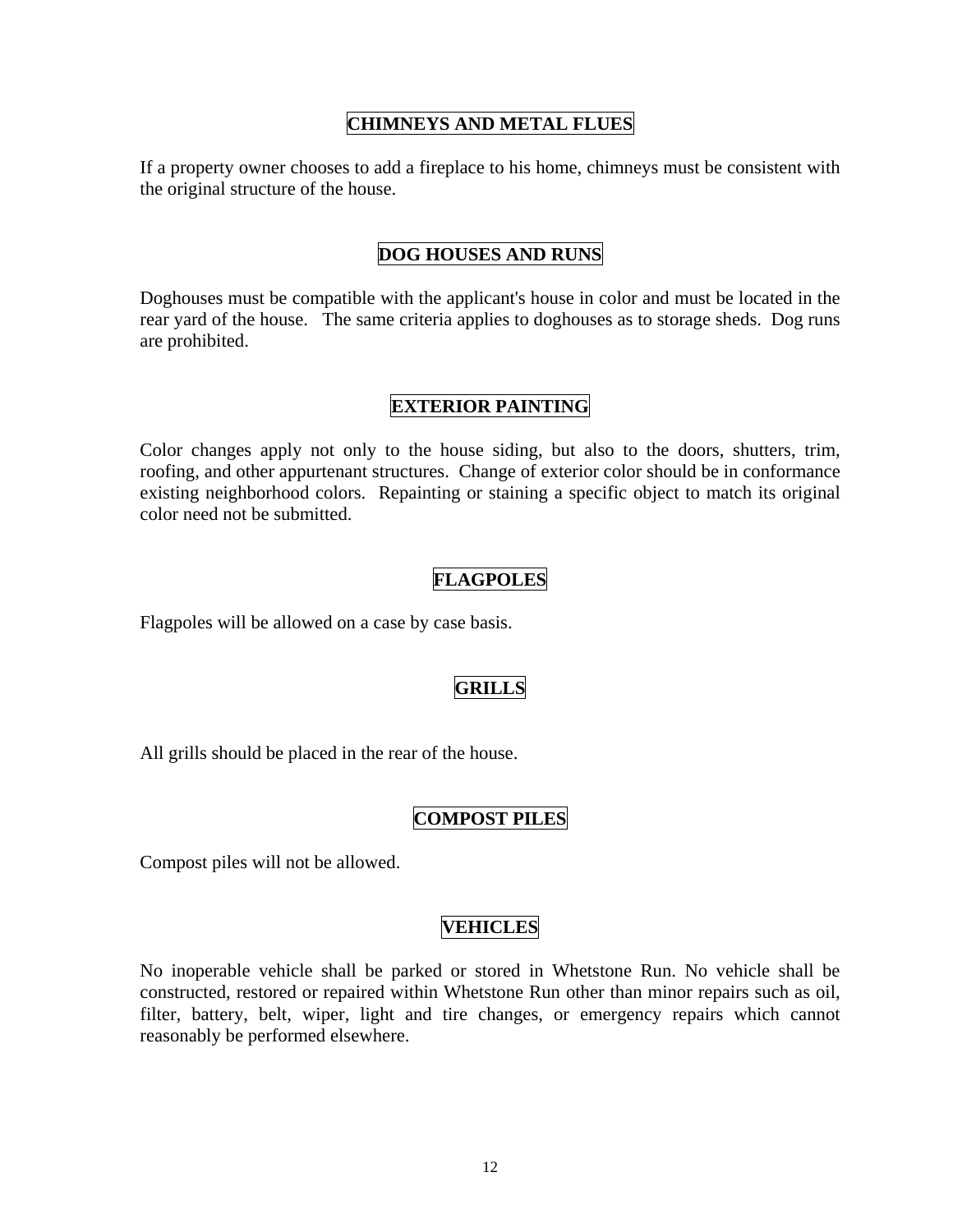## **HOT TUBS AND SPAS**

Exterior hot tubs and spas require the advance approval of the Committee and must have a hard cover when not in use. Hot tubs and spas are required to be reasonably hidden from public view. Portable hot tubs placed on the ground or on decks less than 18 inches above the ground do not require Committee approval if they are reasonably hidden from public view. Any application for a hot tub or spa must address issues such as appropriate draining.

# **STORM DOORS**

All screen and storm doors require the advance approval of the Committee. The color of the storm door must match either the color of the trim around the door or the door itself.

## **EXTERIOR UNIT AIR CONDITIONERS OR FANS**

Air conditioner units extending from windows are prohibited.

Fan units will not be installed in windows.

# **ATTIC VENTILATORS**

Attic ventilators and turbines must match the siding or trim on the house if mounted on a gable end or be painted to match the roof if placed on a roof. Roof location shall be on the least visible side of the ridgepole.

# **CLOTHESLINES**

Exterior clotheslines are not allowed.

No clothing, laundry or washing may be aired or dried on any exterior portion of the Lot including on patios or hung from decks.

# **MAILBOXES**

Mailboxes shall remain consistent with the original mailboxes installed throughout the community.

# **REAL ESTATE SALES/RENT SIGNS**

A single sign having a surface area of not more than six (6) square feet, indicating that that